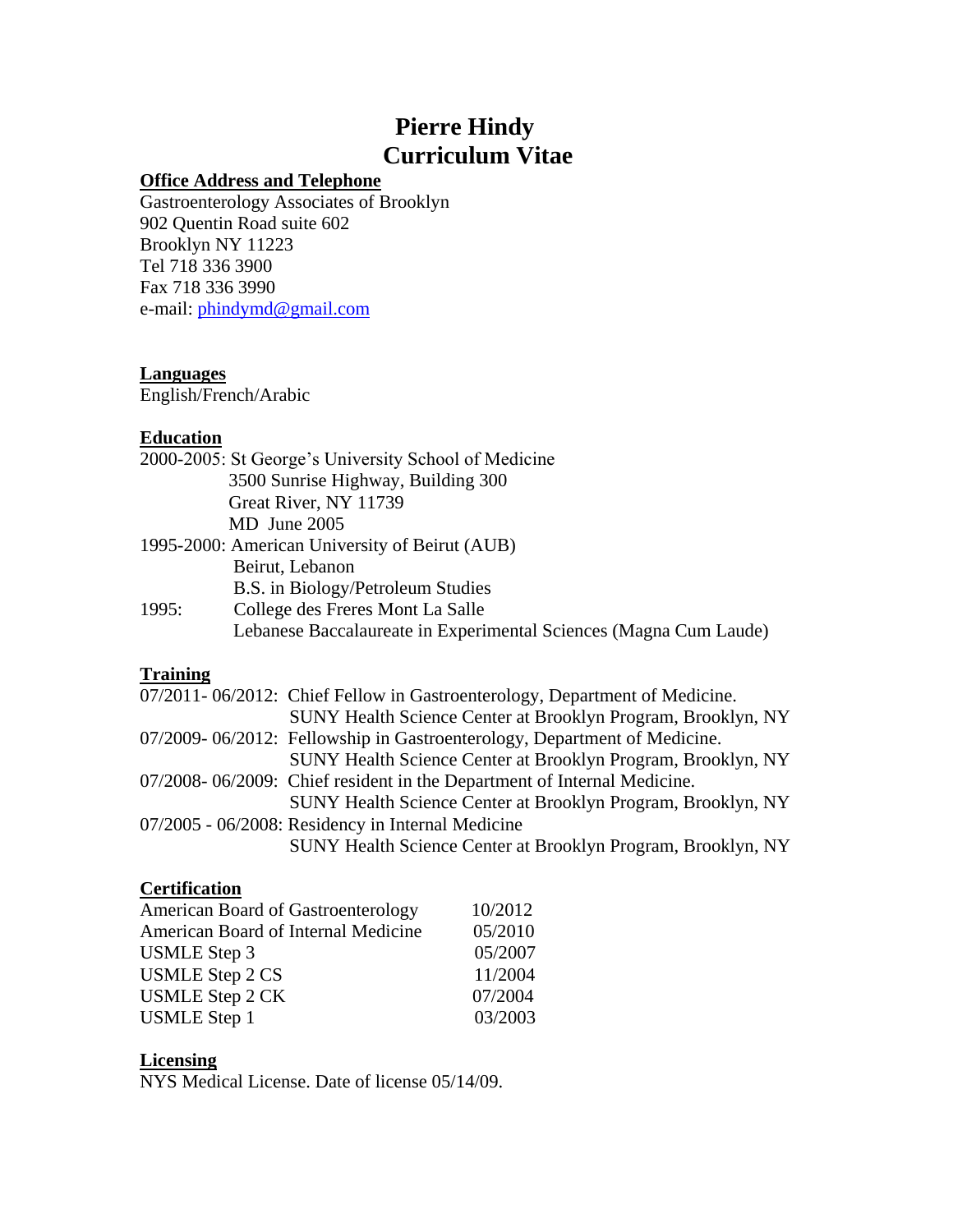## **Honors and Awards**

- 2012: ACG Presidential Award Recipient
- 2011: Elected Chief Fellow in the division of Gastroenterology
- 2008: Arnold P. Gold Foundation Humanism and Excellence in Teaching Award.
- 2008: CARE (Clinical Addiction Research and Education) award for teaching Addiction Medicine.
- 2007: Elected Chief resident in the department of Internal Medicine.
- 2000-2005: International Scholarship, St. George's University School of Medicine
- 1998: Dean's List for Academic Excellence Faculty of Arts & Sciences (AUB)

#### **Skills and Techniques:**

| EGD                  | Endoscopic control of bleeding            |
|----------------------|-------------------------------------------|
| Colonoscopy          | Percutaneous endoscopic gastrostomy(PEG)  |
| <b>ERCP</b>          | Percutaneous endoscopic jejunostomy (PEJ) |
| Capsule endoscopy    | <b>EMR</b>                                |
| Manometry            | Barrett' Ablation                         |
| Foreign body removal | Endoscopic dilation                       |

#### **Research Interest**

Gastrointestinal endoscopy (ERCP, BRAVO, BARRX, Stent placements…) Inflammatory Bowel disease Strongyloidiasis and Parasitic infections Bowel preparation Simulation in Medicine/GI GI education

# **Membership in Professional Societies**

ASGE (American Society for Gastrointestinal Endoscopy) ACG (American College of Gastroenterology) AGA (American Gastroenterology Association) AMA (American Medical Association) NYSGE (New York Society of Gastrointestinal Endoscopy)

# **Publications**

# **Peer-Review Articles**

- Kalikstein, A, Lam-Tsai, Y**, Hindy, P**., & Gress, F. (2012). A Review of Gastrointestinal Stenting. *Gastroenterology and Endoscopy News. 2013 Oct; 11: 23-56*
- **Hindy P**, Tenner S. Book review. Atlas of Dermatological Manifestations of Gastrointestinal Diseases. *Gastroenterology Vol. 145, Issue 5, Pages 1158-1159*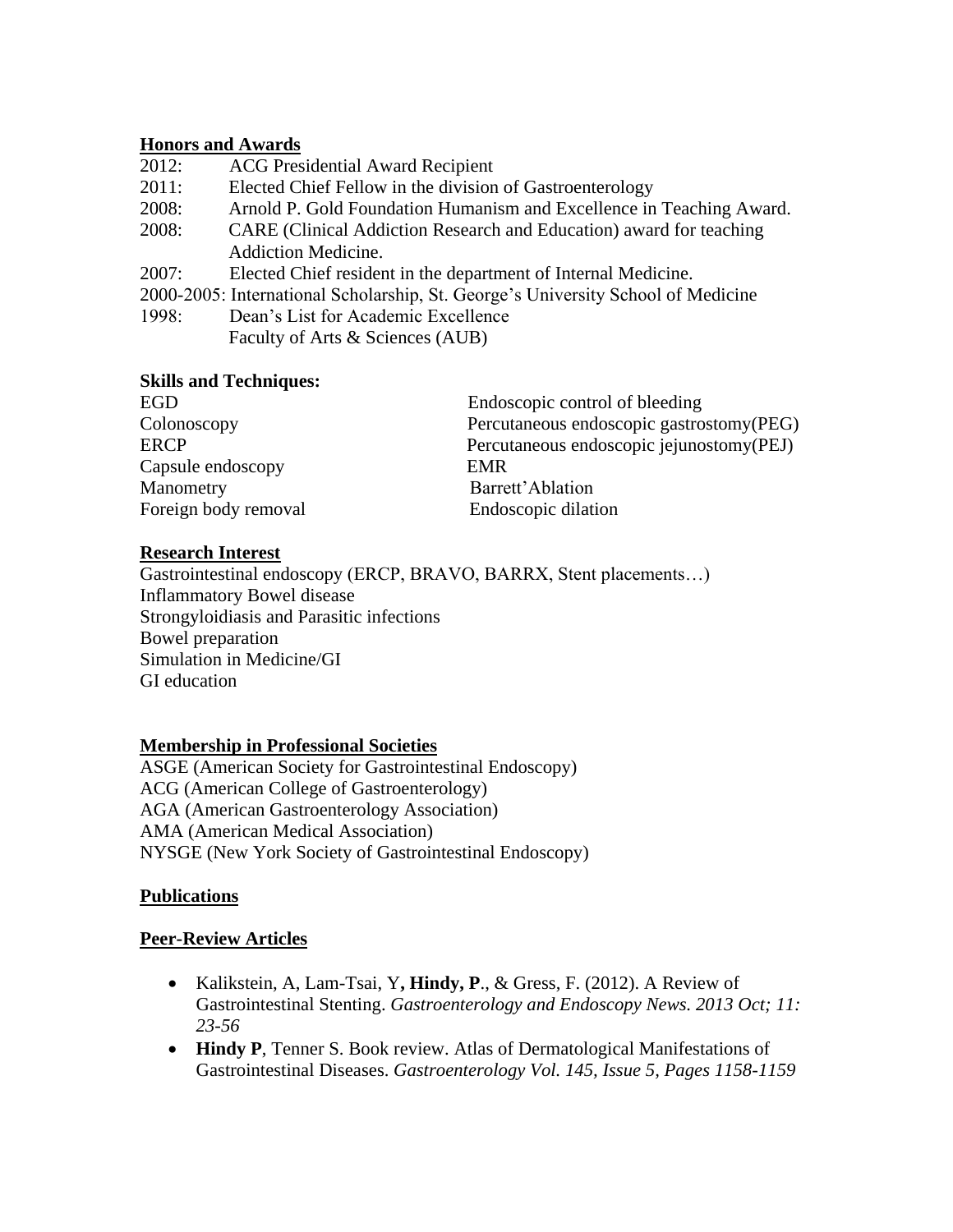- **Hindy P,** Jinwha H, Lam-Tsai Y, Gress F. A Comprehensive Review of Esophageal Stents*. Gastroenterol Hepatol (N Y). 2012 Aug;10(8):526-534.*
- Kalikstein, A, Lam-Tsai, Y**, Hindy, P**., & Gress, F. (2012). A Review of Gastrointestinal Stenting. *Evolution*, *14*, 10.
- Koczka CP**, Hindy P,** Goodman A, Gress F. Strongyloides: a diagnosis more common than we think. *Eur J Gastroenterol Hepatol. 2012 Jul;24(7):860-2*
- **Hindy P**, Parvin R, Hanna K, Andrawes S, Gress F, Goodman A. An Isolated Neurofibromal Polyp of the Colon. *Case Reports in Gastroenteology 2011*
- **Hindy P**, Parvin R, Hanna K, Gress F. Strongyloidiasis presenting as duodenal obstruction in a patient infected with HTLV-1 *Gastronintest Endosc. 2011 Aug;74(2):439-441*
- Lam-tsai Y**, Hindy P**, Gress F, A Review of Gastrointestinal Stenting. *Gastroenterology and Endoscopy News. 2011 Jun;62:06*
- Parakh P, **Hindy P**, Fruchter G. Are we speaking the same language? Acronyms in Gastroenterology. *Am J of Gastroenterol. 2011 Jan;106(1):8-9*
- **Hindy, P**. Gastroenterology. In: Fischer C. USMLE Flashcards: The 200 Diagnostic Tests You Need to Know for the Exam For Steps 2 & 3. New York, NY: Kaplan Publishing; 2006

# **Abstracts/Presentations:**

- Chudy-Onwugaje K, Brelian D, **Hindy P**, Fatal Clostridium diffi cile Infection of the Small Bowel aft er Total Colectomy: A Case Report and Review *American Journal of Gastroenterology, 2013; 108(S1): S285*
- Teagle K, Cheung D**, Hindy P**. A Rare Case of Xanthogranuloma Infl ammation in a Retroperitoneal Mass Causing Small Bowel Obstruction. *American Journal of Gastroenterology, 2013; 108(S1): S285*
- Shamah S, Leis P, **Hindy P.** Lessons on Aggressive Intravenous Hydration in Acute Pancreatitis: A Meta-Analysis of Clinical Trials. *American Journal of Gastroenterology, 2013; 108(S1): S64*
- Agrawal M, Badalov N, **Hindy P** Solid Pseudo-Papillary Tumor of the Pancreas: A Case Series *American Journal of Gastroenterology, 2013; 108(S1): S70*
- **Hindy P**, Lukolic I et al. Does Bowel Wall Thickening on Radiological Imaging Warrants an Endoscopic Evaluation? *American Journal of Gastroenterology, 2012; 107(S1): S591* **Presidential Poster Recipient**
- **Hindy P** , Andrawes S et al. ERCP Risks and Complications in a Sickle Cell Disease Afro-Carribean Population *American Journal of Gastroenterology, 2012; 107(S1): S86*
- **Hindy P**, K. Bass M et al. Post-ERCP Pancreatitis in an Afro-Carribean Population *American Journal of Gastroenterology, 2012; 107(S1): S86*
- Lukolic I, Abramowitz M, **Hindy P** et al. A Case of Thirst Left Unquenched. *American Journal of Gastroenterology, 2012; 107(S1): S245*
- Anand N, **Hindy P** et al. Esophageal Dieulafoy Lesion: Three Case Reports and a Literature Review. *American Journal of Gastroenterology, 2012; 107(S1): S256*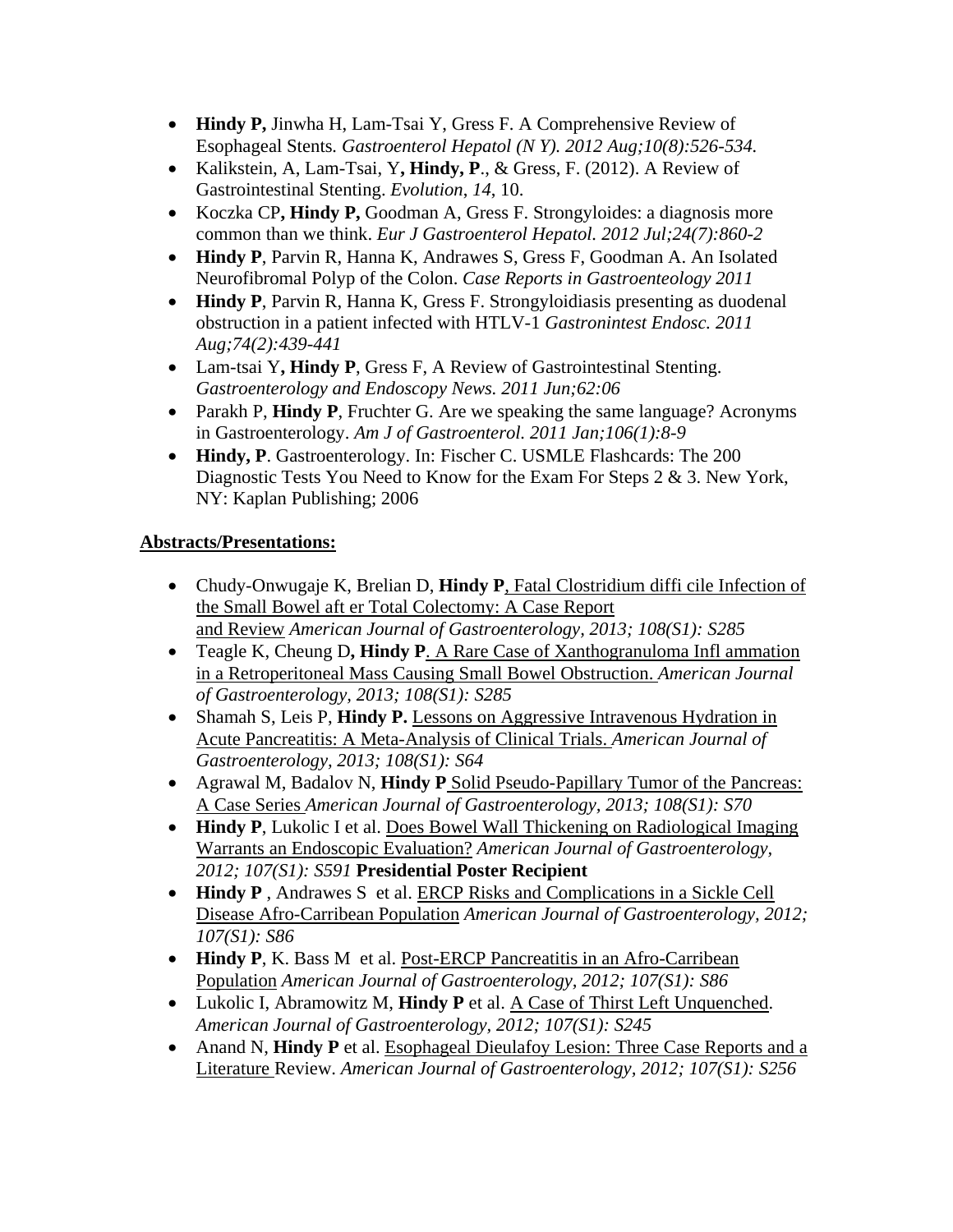- Anand N, Bass M, **Hindy P** et al. Acute Lower Gastrointestinal Bleeding from a Dieulafoy Lesion: Three Case Reports and a Literature Review. *American Journal of Gastroenterology, 2012; 107(S1): S493*
- Andrawes, S. A., **Hindy, P**., Taur, Y., Anand, N., Deeb, L. S., & Gress, F. G. *(2012*). Sa1576 Accuracy of Endoscopic Elastography for Detection of Malignant Pancreatic Mass Lesions. Systematic Review and Meta-Analysis*. Gastrointestinal Endoscopy, 75(4), AB207.*
- Anand, N., Victor, C., Zaslavsky, A., **Hindy, P**., McFarlane, S., Goodman, A. J & Gress, F. G*. (2012).* Mo1581 Natural History of Gastric Intestinal Metaplasia in an Urban Patient Population. *Gastroenterology, 142(5), S-633*
- **Pierre Hindy**, Naveen Anand, Sherif Andrawes, Russell Parvin, Kayane Hanna, David Lee, Frank Gress. Advanced Endoscopy Fellowship Training: Where Do We Stand? *American Journal of Gastroenterology, 2011; 106(S2): S424.*
- **Pierre Hindy**, Liliane Deeb, K. Rezaei, Cherif. El Younis. Primary Rectal Lymphoma Presenting as Predominantly Benign Rectal Polyps. *American Journal of Gastroenterology, 2011; 106(S2): S335*
- Cynthia Victor, **Pierre Hindy**, Ismet Lukolic, Adam Goodman. A Rare Case of Rectal Bleeding. *American Journal of Gastroenterology, 2011; 106(S2): S349*
- Sherif Andrawes, **Pierre Hindy**, Liliane Deeb, Brian Markowitz, Adam Goodman. Upper Gastrointestinal Bleeding from a Post-Traumatic Pseudoaneurysm of the Right Hepatic Artery; Think Outside The Box. *American Journal of Gastroenterology, 2011; 106(S2): S390*
- Liliane Deeb, **Pierre Hindy**, Hyman Kirschenbaum, Frank Gress. A rare case of GIST arising from mucsularis mucosa masquerading as a gastric hyperplastic polyp. *American Journal of Gastroenterology, 2011; 106(S2): S387*
- **Hindy P,** Georgostathis D, Parvin R, et al. Are we getting a better look? Endoscopy flush pump vs Manual wash. Abstract. *Gastroenterology Vol 140, Issue 5, Supp 1, Page S-570*
- **Pierre Hindy**, Ziad Wadi, Liliane Deeb, Cherif El Younis. Endoscopic Management of Colo-Cutaneous Fistula Masquerading as Unexplained Diarrhea and Malabsorption. *American Journal of Gastroenterology, 2010; 105(S1): S1016.*
- Liliane Deeb, **Pierre Hindy**, Ziad Wadi, Min Win, Gerald Fruchter. Unusual Presentation of a Rare Entity: Cloacogenic Carcinoma of Anorectum. *American Journal of Gastroenterology, 2010; 105(S1): S909.*
- Ziad Wadi, Liliane Deeb, **Pierre Hindy**, Aaron Reichman, Cherif El Younis. Hepatocellular Carcinoma Masquerading as a Bleeding Gastric Ulcer. *American Journal of Gastroenterology, 2010; 105(S1): S748.*
- **Hindy P**, Leyden A, Adler A. Simulation in medicine: The use of simulation in needlestick prevention. Poster presentation to the AAMC clinical directors meeting. 2009

# **Presentations:**

2010 NYSGE Dr. David Falkenstein Fellows' Night. Strongyloidiasis presenting as